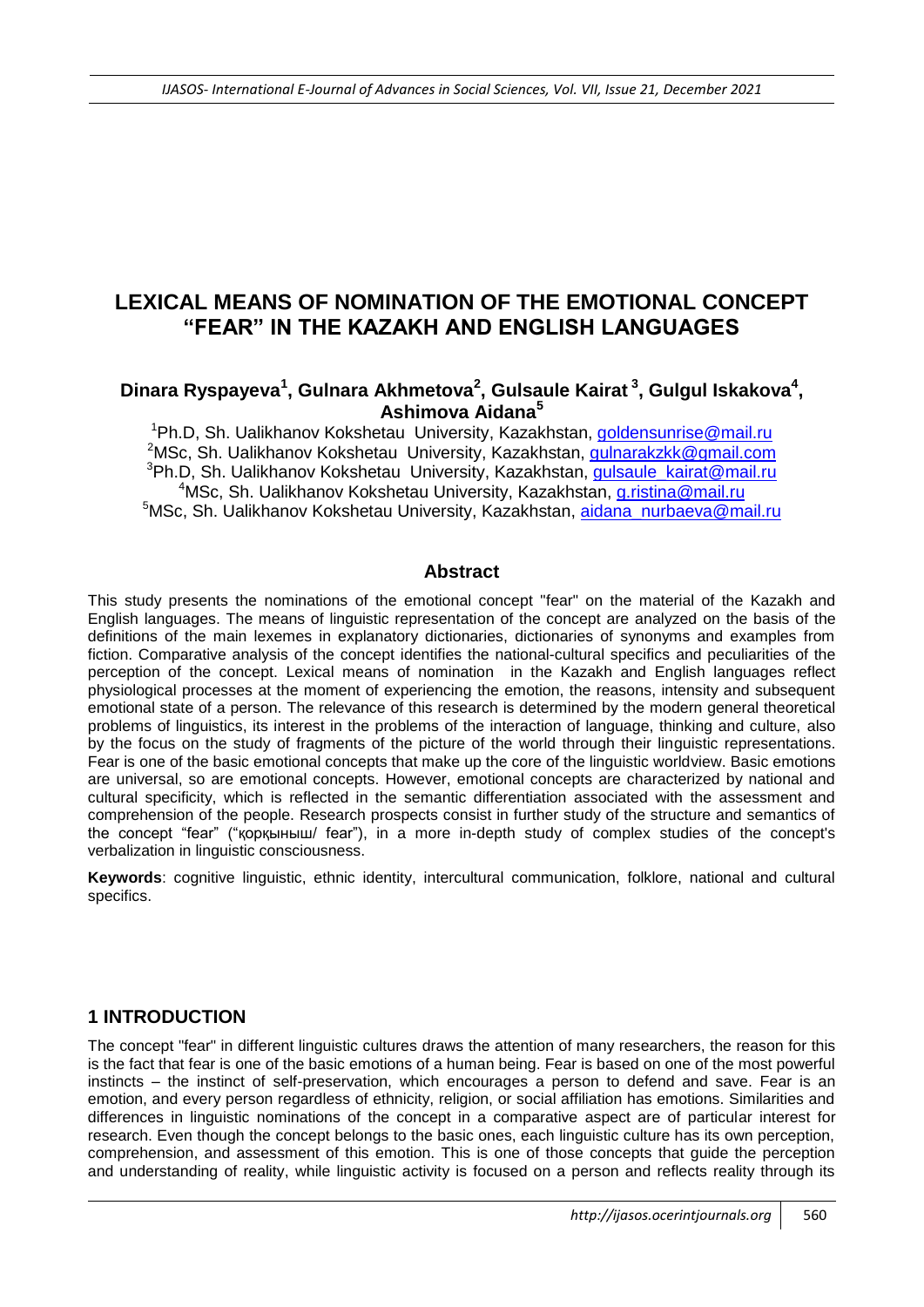perception by a person.

The anthropocentric paradigm of modern linguistics shows interest in any manifestation of the human factor in the language and expands the possibilities of linguistic research because it supposes the study of a language from different angles. Within the framework of the anthropocentric paradigm, language is considered in connection with human cognitive activity. The tendency towards the convergence of scientific disciplines arisen at the junction with linguistics tends to a comprehensive and multi-aspect analysis of the phenomena of language and speech.

# **2 THEORETICAL FOUNDATION OF THE RESEARCH**

Investigating the relationship between the conceptual and linguistic pictures of the world, linguists are trying to establish how concepts are formed. Scientists identify a number of basic cognitive categories - concepts that are universal since they reflect a single cognitive process. Taking into consideration different points of view of defining the term "concept" (Askoldov, S.A 1997, p. 267-89, Frumkina, R.M. 1995, Likhachev, D.S. 1997, Maslova, V.A. 2001, p. 208, Telia, V.N. 1996, Vezhbitskaya, A. 1996,), we note that the concept is understood as "a quantum of knowledge, a rubric of the cognitive division of the continuum, information that has been comprehended in terms of its value and emotionality. A concept combines meanings of many lexical units and is realized not only in a word, but also in a phrase, utterance, and text. The definition of the concept has a wide range of opinions due to the fact that the concept has a multidimensional, far from the static structure and includes linguistic, cultural, psychological, social aspects. There are various methods for describing a concept in modern linguistics. The use of certain research methods and techniques in each specific case depends not only on the complexity of the concept but also on the goals and objectives. In the present study, a contrastive analysis of the concept of "қорқыныш / fear" was used on the materials and examples of the Kazakh and English languages. The research aims to determine the differences between the concept and the meaning of the word, to identify national specifics.

There is a universal and ethnonational elements in the culture of each nation, so in the semantics of each language there is a reflection of both the general, universal component of culture and the original component of a particular nation. This fundamental unity of the human psyche is manifested at different levels of the semantic organization of languages.

A language is not only an instrument of culture but a tool (means) of emotions. This multidimensional interaction of a language, a culture, and emotions manifests itself in different ways. In linguistic semantics, there is not only a common human cultural component but also a national, unique one. Therefore, cultural concepts, being national in spirit, can be untranslatable into other languages, which explain the linguistic lacunarity. This lacunarity is especially noticeable in the sphere of human emotions, both in their nomination and in the means of their expression.

What is fear from the point of view of psychology? Fear is an emotion that arises in situations of threat to the biological or social existence of an individual and is aimed at a source of real or imagined danger. An effective mental state of anticipating danger, in which a real danger threatens from an external object, and a neurotic one from the demand of attraction. Unlike pain and other types of suffering caused by the real action of dangerous factors, it occurs when they are anticipated. Depending on the nature of the threat, the intensity and specificity of the experience of fear vary in a fairly wide range of shades: alarm, dismay, fright, fear, horror. If the source of the danger is not identified or not recognized, the resulting condition is called alarm.

# **3 DISCUSSIONS**

The study and comprehension of the essence of fear as a phenomenon of human existence is rooted in the depths of the historical and philosophical tradition associated with antiquity, even then there were attempts to show all the variety of forms of fear and to comprehend them from the point of view of one or another teaching. In the philosophical understanding, fear is a vague and indefinite fear that does not have a real or actual object but only intensifies from this. In the absence of real danger to fight or escape from, fear takes on particularly sinister forms, leaving no room for resistance. Is it possible to fight against nothing? Is it possible to run away from something that does not exist or not yet? Fear is an all-encompassing and at the same time pointless feeling that acts on a person like a stranglehold. The body weakens from fear, and the soul is lost.

As an emotional concept, the concept "fear" is distinguished by additional emotive characteristics, which are reflected in its lexical nomination. According to N.A. Krasavsky (Krasavsky, N.A. 2001,p. 495), word (lexeme) and super word (word combinations) nominations in the analysis of emotive concepts are the most informative since they serve as a way of generating, developing, and storing meanings.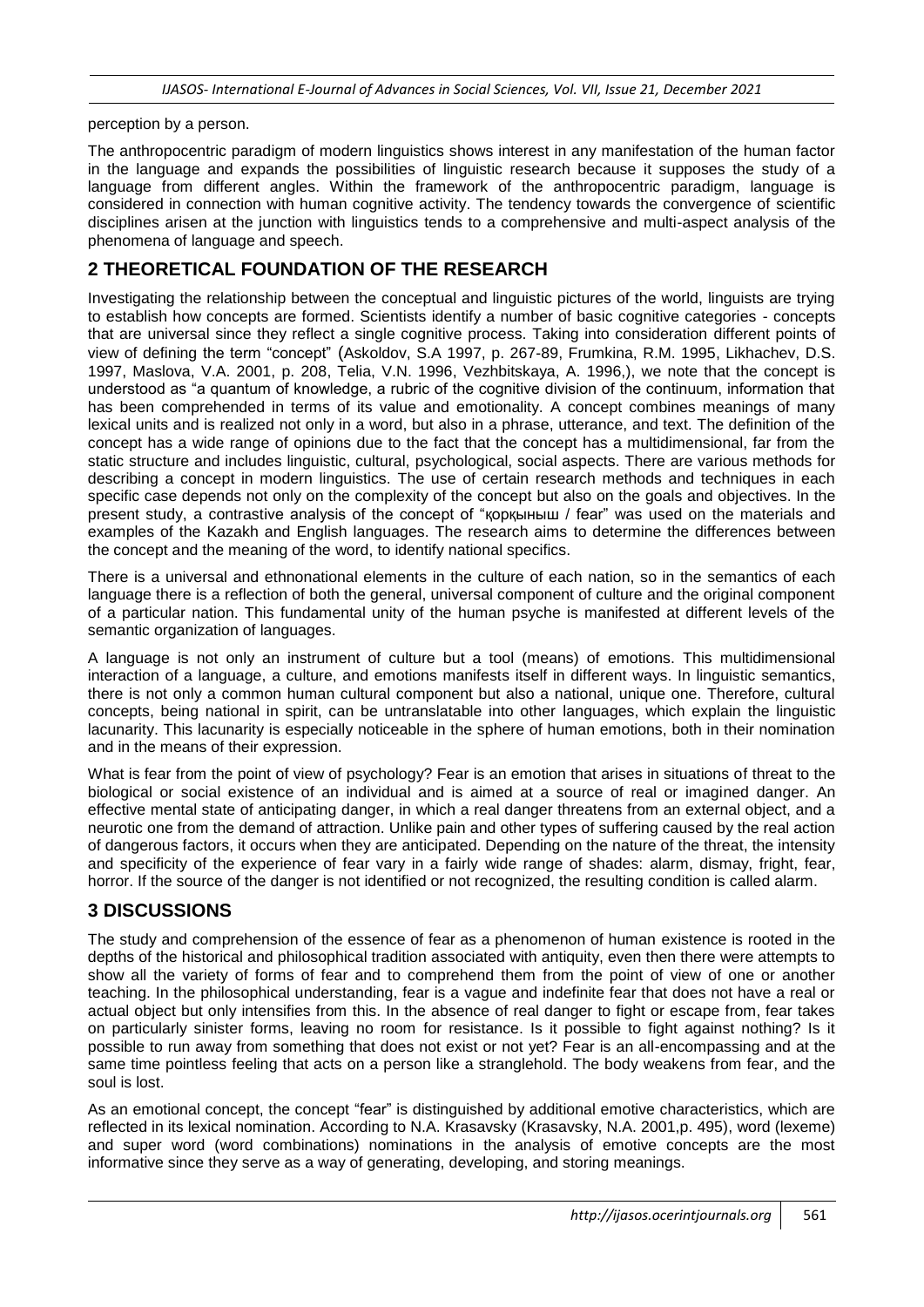In the Kazakh linguoculture the concept "fear" is represented by the lexeme "қорқыныш" in the English linguoculture the lexeme "fear". The analysis of dictionary definitions, lexical compatibility of the key lexeme, analysis of synonyms were used to describe the core of the concept "қорқыныш / fear". During the analysis of such explanatory dictionaries of the English language Practical English Dictionary (1995), Webster's Third New International Dictionary, Webster's New Practical Dictionary (1953), Webster Universal Dictionary (1977), The New Encyclopedia Britannica (15th edition 2006), Courtney R. Longman Dictionary of Phrasal Verbs (Courtney, R.,1983) , Oxford Advanced Learner's Dictionary of Current English (Hornby A.S.,p. 674), it was revealed that 10 nouns most accurately convey the meaning of the lexeme "fear" - these are alarm, awe, consternation, dismay, fright, horror, terror, trepidation, panic, dread.

Based on the analysis of the dictionary definitions of the explanatory dictionaries of the Kazakh language, 5 words were identified that convey various markers of the lexeme *«қорқыныш»: сес, шошу, абыржу, үрей, зәре*. However, such lexemes as *сес*, *зәре* more accurately convey different states of fear in such combinations as *сескенді, сес көрсетті, зәре құты қалмады, зәресі ұшты, etc.*

Different lexemes and different lexical-semantic variants of lexemes verbalize different signs of the main concept. The core of the concept "fear" in the linguistic picture of the world based on the analysis of key lexemes, synonyms can be represented as follows:

- Feeling that arises when a person is frightened, is afraid of something;
- Emotion arising in conditions of biological or social threat;
- Fear protects a person, warns of danger;
- In the social development of a person, fear is considered as one of the methods of influence, for example, as the main factor in punishment. In a society, a person is afraid of condemnation and this formed fear of condemnation is a factor that regulates human behavior.

### **4 LEXICAL MEANS OF NOMINATION OF THE EMOTIONAL CONCEPT "FEAR"**

The analysis of explanatory dictionaries showed that the dominant factor in the lexeme *alarm* is the factor of unexpectedness of this state ("sudden feeling of fear or worry") and, as a consequence, anticipation of danger, awareness of danger. The lexeme *alarm* conveys a state of confusion, excitement: "There was a certain alarm provoked by some people from outside the town" (Doyle Conan A. The Scandal in Bohemia); "The alarm made people run away and hide" (Allende I. The House of the Spirits).

The lexeme *абыржу* is analogous to the lexeme *alarm* in its semantic meaning in the Kazakh language. Based on the analysis of the explanatory dictionaries of the Kazakh language, it was revealed that this lexeme conveys a state that in itself is already the cause of a feeling of fear. «*Халыққа, яғни қарапайым адамдарға мұндай жағдайда көп абыржып қажеті жоқ. Өйтпеген жағдайда қаржы алаяқтығына тап болып, теңгенің бағамын жаңадан белгіленген мөлшерден әрі орынсыз көтеріп жатқан ақша айырбастау пункттеріне жем болып қалуы мүмкін*» (Alipbay S. "Mundayda kup abyrzhyp kazheti zhok").

The lexeme *dismay* conveys the strongest feeling of fear. In such a state of numbing fear, a person cannot make a decision, soberly assess the situation. The lexeme *dismay*, in comparison with others, conveys very strong intense feelings that are associated with the experienced emotional state: "The curio shop? - she asked in dismay "(Maugham Somerset W. The Painted Veil).

The dictionary of synonyms of the Kazakh language also gives the lexeme *сес*, which has the following meanings: айбат, ызғар (fear, formidable look, threat, threatening) - *сескен* (1. Жасқаншақтап қорқу, қаймығу; 2. Көңілге күдік алу, қауіптену), *сескенгіш* (сескеніп қалғыш, күдік алғыш), *сескенушілік* (қаймығушылық, қорқушылық), *сескеншек* (жасқаншақ, қорқақ) формаларында кездеседі: «*Халилур Рахман – Ибраһим пайғамбардан туралық үшін жан қиюды үйренді. Көңілдерінің көктем шағында, қылшылдаған жас күнінде туралық үшін отқа да түсті аянбай. Қорқу жоқ. Сескену жоқ*.» (A. Auezhanuly. They were stars). This lexeme reveals the external manifestation of the emotional state, which is reflected in external signs.

An unexpected strong emotional state is conveyed by the lexeme *fright* in the English language. This is an emotional state generated by a feeling after experiencing fear or danger. *The girl couldn 't recover from the fright which she got at the sight of a huge snake» (*Doyle Conan A. The Scandal in Bohemia*)*, *«And cholera: I should be frightened out of my wits» (*Maugham Somerset W. The Painted Veil*)*. This condition is very clearly manifested externally *«His expression was sullen, but she had a notion that he was frightened» (*Maugham Somerset W. Theatre*), «...his direct gaze gave her such a fright that she smothered a cry» (*Maugham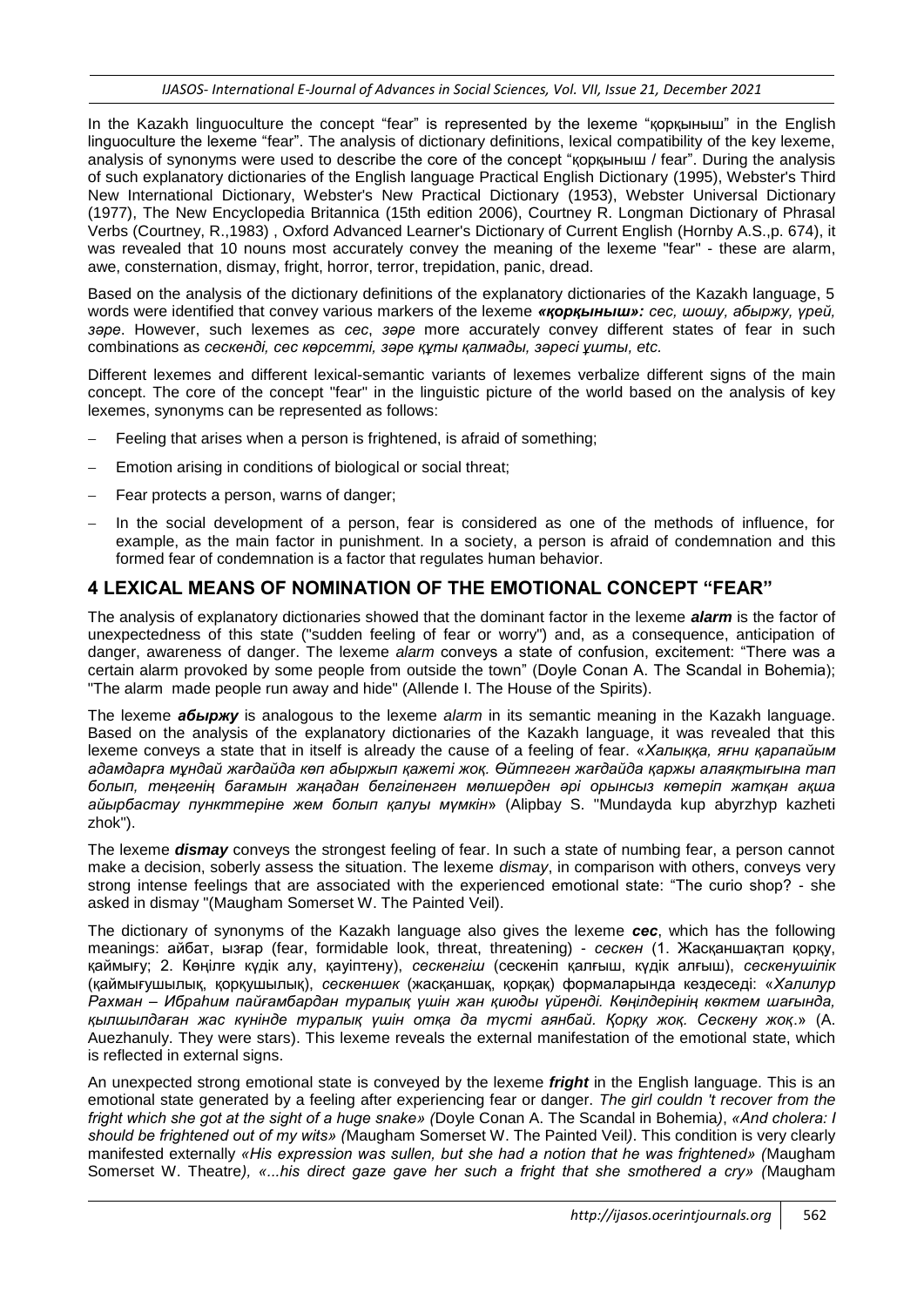Somerset W. The Painted Veil*).* It should be noted that only this lexeme *fright* reflects not only the feeling of impending danger, but also the state after experiencing it.

In the Kazakh language, the equivalent is the lexeme *шошу,* which is used only as a perfective verb – *зәресі ұшу, қорқу, үрейлену, кенет үрку*. *Шошу* – a reflex reaction, sudden state, which can be caused not only by a sense of danger, but also from surprise, can also be used in the meaning of excitement: «*Онда күйеуіңізге пәленбай мың кіріс жазамыз, – деп жігіт алдындағы ақ параққа екі орынды санға үш нөлді тіркеп жазып қойды. Мұқыштың әйелі шошып кетті. – Ойбай-ау, мен оны жұмыссыз қалды деп тұрмын ғой. Пәленбай мың кіріс жазғаның не?*» (M. Sembaykyzy. Song about benefits).

*Horror* is an emotional state that often arises under the influence of a certain factor, therefore it can be considered as something inherent in the personality and even in some cases, characteristic: *«Не lived in horror of being recognized and arrested» (*Nolan, R. The Yard*).* At the same time, one of the factors of this state can be called loath, disgust, repulsive state: *«He said that during those three years he had seen such terrible things that had a horror of his fellow-men and wished never to live with them again» (*Maugham Somerset W. Lion Skin*).*

In the Kazakh language, the lexeme *Үрей* is used, but the distinguishing feature from the English language is that negative meaning is not used with this lexeme. *Үрей* is a complex state, in the dictionary of psychological terms the following definition is given: «*Үрей* (gr. рапіһоп —awakens a feeling of fear) - fear, panic caused by real or imaginary danger. Such fear reduces the psychological emotional state of a person, slows down the processes of perception, enhances the processes of imitation, leads to thoughtless behavior, suggestibility. Derivatives from this lexeme are: *үрейленушілік*, *үрейлі*, *үрейсіз*, *үрейшіл*, *үрейшілдік*. «*Аулаға шығып таза аұа жұтып, самал желге сүйсініп жұлдызбен айды тамашалап рахаттанып тұрып едім бойымды үрей билеп кетті*» (J. Nurbek). This is a feeling that gives rise to real and fantastic fear, as a mechanism that convinces that the danger really exists and encourages active action.

Another synonym that reveals the manifestation of a sense of fear in English is the lexeme *consternation.* The reason for this condition is the awareness of an impending threat. In dictionaries, the lexeme consternation is described as a state in which a person loses control, becomes powerless, helpless, bewildered and incapable to act. *«They were looking at each other in consternation, and neither knew what to do» (*Hardy T. Tess of the D'Urbervilles). However, this state of a person can be caused by the awareness of danger: *«То our consternation the train rushed on toward the burning bridge» (*Allende I. The House of the Spirits*).*

*Terror* – used in the meaning of "very strong fear", the cause of the appearance of which is an absorbing, uncontrollable emotion, associated with a threat to a human life, fear of the incomprehensible. In dangerous situations to health such fear has a protective function, a kind of response from the body, which can cause unconscious behavior up to panic: *«The child's terror of the dark was something we tried to fight down» (*Williamson, J.N. Best of Masques*).*

The given examples of lexemes *consternation, terror,* revealing the state of fear in the English language are equivalent to the lexeme *зәре*. In the Kazakh language, the word *зәре* means the strongest emotional stress arising from fear. The explanatory dictionary gives the following definition: *Зәре –* (panic, fear), *зәресі зәр түбіне кетті, зәресі қалмады, зәре – құты қашты (қатты қорықты, үрейі қашты).* In ancient times, the Turki said that the soul must be protected. When a person was very frightened, the Kazakhs said*«зәрем қалмады, құтым қашып кеті»,* phrase *«зәре-құты қалмады»* means *«жаны қалмады, жаным шығып кете жаздады»*, i.e. the soul went into his heels, almost died of fear.

The lexeme *awe* conveys a meaning unique to English. This is a special emotional state, which caused not by a sense of danger, but by misunderstanding, surprise, a mixture of feelings, both negative and positive: *«...beside the awe of the beauty which she had caught the glimpse of that day, their own affairs were trivial» (*Maugham Somerset W. The Painted Veil*).* Often this lexeme is used in the meaning of "reverential fear" of an inexplicable, difficult to comprehend, as before the Almighty, the inexplicable greatness of beauty and power: *«She was regarded by all that dwelt there with love certainly and admiration, but also with awe and not a little dread» (*Maugham Somerset W. The Painted Veil*).* If, on the one hand, *awe* reveals the inner state of a person *("But Kitty, she knew no why, was filled with awe" (Maugham Somerset W. The Painted Veil)*, then on the other hand, it can be considered as a power that which inspires such feeling and creates this effect: *"If it had not been terrifying, it would have been awe-inspiring to see a great fir-tree, sixty feet high, blazing like match-wood" (Maugham Somerset W. Lion Skin).* There is no lexeme in the Kazakh language that conveys such an emotion.

In accordance with the meaning of the lexeme verbalizing the concept "fear" in English they can be used not only with a negative connotation, but also with a positive one: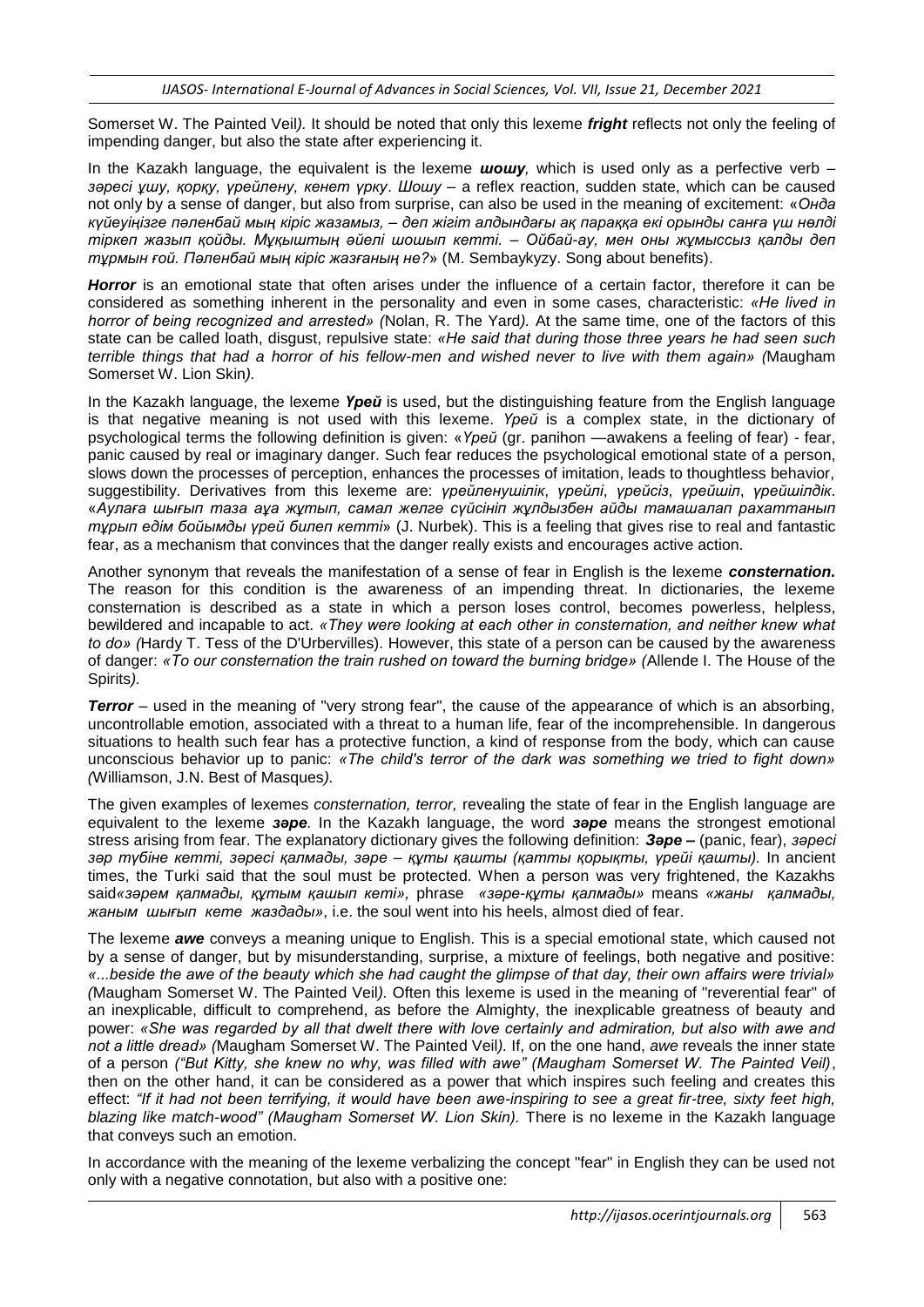*IJASOS- International E-Journal of Advances in Social Sciences, Vol. VII, Issue 21, December 2021*

Table - 1 Positive and negative connotations of the concept "fear" in English

| Positive connotations      | negative connotations |
|----------------------------|-----------------------|
| awfully/terribly kind      | awfully dull          |
| ☑                          | ⊠                     |
| awfully/terribly young     | ×                     |
| ☑                          | awfully anxious       |
| awfully hospitable         | frightfully nervous   |
| ☑                          | ⊠                     |
| frightfully handsome       | horribly painful      |
| ☑                          | ×                     |
| terribly attractive        | terribly disappointed |
| ☑                          | ⊠                     |
| terribly sweet<br>☑        |                       |
| terribly good-looking<br>☑ |                       |

### **5 CONCLUSION**

The intensity of the emotional experience of fear in the English language is conveyed through semantic meanings. To convey the degree and depth of the emotional state in colloquial speech and in fiction, adverbs and adjectives in many cases are used together with interjections: *Awful!, Terribly interesting, terribly sorry, etc. «But every now and then she started to cry again, far from the depths of her subconscious surged up recollections that were horribly painful»* (Maugham Somerset W. Theatre).

In the Kazakh language distinction and different shapes of fear and intensity of a person's emotional state are conveyed with the help of degrees of comparison of adjectives. But what is distinctive for the English language is that it contains adjectives that reflect the presence of fear or its absence: *fearful – fearless*. The analysis of lexical means showed that in the English language there are two times more lexemes reflecting the concept "fear" than in the Kazakh language.

It should be noted that in the Kazakh language there are no lexical nominees expressing different facets of fear, transmitting feelings of anxiety before or after a given state, but the lexical series which convey the intensity of sensations from intensive and strong to weak are widely represented. The Kazakh people are characterized by a trait of emotional restraint and a sharp transition to an emotional outburst, which can be characterized by the different intensities of manifestations. The analyzed lexical units reflect the reason, duration, intensity and make it possible, thus, through the analysis to highlight the gradation of the emotional state. There is a common component in the semantic structure of the analyzed lexemes, and the selected semantic features are in a functional relationship with each other.

Thus, the main meaning of the lexemes reflecting the concept "fear"/"қорқыныш" in the Kazakh and English linguocultures coincides - this is an emotional state, a natural reaction to danger, an unpleasant sensation. However, the national and cultural specificity is reflected in the semantic differentiation associated with the assessment and understanding of the people of the emotions of fear, which are reflected in the context, wide use of meanings.

### **REFERENCE LIST**

Askoldov, S.A. (1997) Concept and word. Russian literature. From the theory of literature to the structure of the text. Anthology, ed. prof. V.P. Unsigned. M. Academia, 267-89.

Comte Sponville, A. (2012) Philosophical Dictionary. Moscow: Eterna,.

- Courtney, R. (1983) Longman Dictionary of Phrasal Verbs. Longman.
- Frumkina, R.M. (1995). Does the modern linguistics have epistemology? The language and science of the end of the XX cent. / Ed. by StepanovY.S. M: IYAZ RAS, Russian State Humanitarian University.

Golovin, S.Yu. (1998) Dictionary of the Practical Psychologist. Minsk: Harvest

Hornby, A.S. Oxford Advanced Learner's Dictionary of Current English. Oxford University Press.

Kazakh tilinin tusindirme sozdigi (2008) Dyk-Press. Almaty, 968.

Kazakh adebi tilinin sozdigi. 10-volume (2011). Almaty.